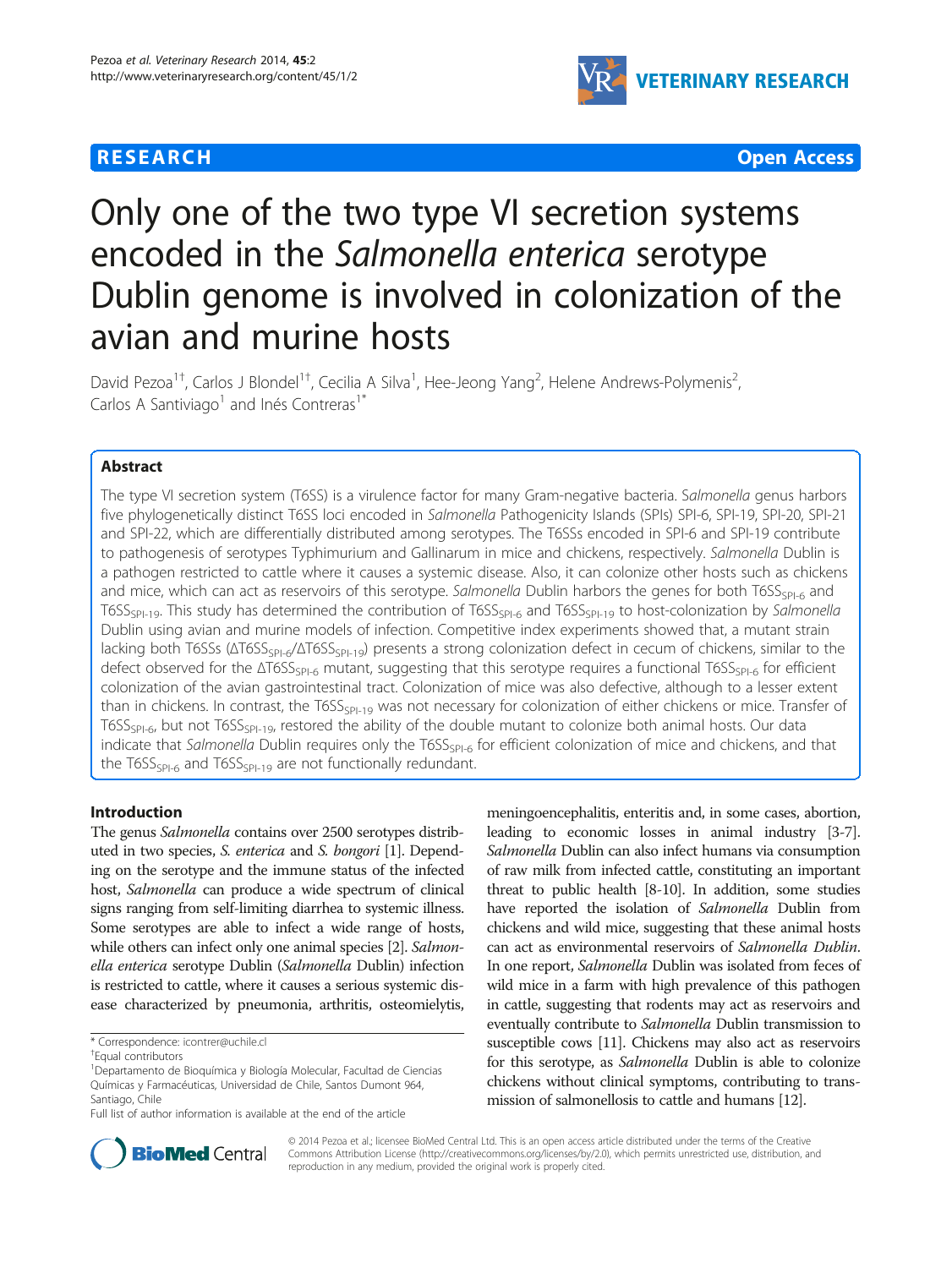The type VI secretion system (T6SS) represents a new paradigm of protein secretion and is a key virulence factor for many important pathogenic bacteria contributing to different processes ranging from inter-bacterial killing to pathogenesis [[13](#page-8-0)-[17](#page-8-0)]. The genus Salmonella contains five phylogenetically distinct T6SS loci encoded in differentially distributed Salmonella Pathogenicity Islands (SPIs) (i.e. SPI-6, SPI-19, SPI-20, SPI-21 and SPI-22) [[18,19\]](#page-8-0). Some serotypes contain a unique T6SS, while others have two different T6SS loci encoded in their genomes. Whether the presence of multiple T6SSs corresponds to differential functional specialization of each system, or if they are redundant in their function is currently unknown. Interestingly, the genome of Salmonella Dublin includes two T6SSs encoded in SPI-6 and SPI-19, respectively.

Recent reports have linked these T6SSs to Salmonella virulence and colonization. The T6SS encoded in SPI-6  $(T6SS_{SPI-6})$  is required by Salmonella Typhimurium for intracellular survival in avian and murine macrophages and for gastrointestinal colonization and systemic spread in orally-infected White Leghorn chicks and BALB/c mice [[20](#page-8-0)-[22\]](#page-8-0). In addition, transposon insertions in genes encoding essential components of T6SS<sub>SPI-6</sub> in Salmonella Typhi produced an attenuated phenotype in a novel humanized mice model of infection [\[23\]](#page-8-0). On the other hand, the T6SS encoded in SPI-19 (T6SS<sub>SPI-19</sub>) contributes to the intracellular survival of Salmonella Gallinarum in avian macrophages [\[24\]](#page-8-0), and to the gastrointestinal and systemic colonization of infected chicks by this serotype [\[25\]](#page-8-0). These findings have supported the notion that T6SSs could be functionally redundant despite distinct phylogenetic origins [\[21,25\]](#page-8-0). In this context, Salmonella Dublin constitutes a suitable model to study the contribution of two differentially-encoded T6SSs to host-adaptation and pathogenesis of Salmonella.

We evaluated the contribution of  $T6SS_{SPI-6}$  and  $T6SS_{SPI-6}$ <sub>19</sub> to the colonization of the gastrointestinal tract and deeper tissues by Salmonella Dublin using avian and murine models of infection. A strain of Salmonella Dublin lacking both  $T6SS_{SPI-6}$  and  $T6SS_{SPI-19}$  displayed a strong colonization defect of the cecum, liver and spleen in competitive infections in both animal models. Furthermore, we observed a similar phenotype in a strain that lacks only the  $T6SS_{\text{SPI-6}}$ . Interestingly, this colonization defect could be reversed by transfer of a complete  $T6SS_{\text{SPI-6}}$ , but not by transfer of the  $T6SS_{\text{SPI-19}}$ . These results suggest that  $T6SS_{\text{SPI-6}}$  and  $T6SS_{\text{SPI-19}}$  are not functionally redundant in Salmonella Dublin, and that only  $T6SS_{SPI-6}$  is required for host colonization by this serotype.

## Material and methods

## Bacterial strains and growth conditions

The bacterial strains used in this study are listed in Table [1](#page-2-0). Bacteria were routinely grown in Luria-Bertani (LB) broth (10 g/L tryptone, 5 g/L yeast extract, 5 g/L NaCl) at 37 °C with aeration. LB broth was supplemented with ampicillin (Amp; 100 μg/mL), kanamycin (Kan; 50 μg/mL), chloramphenicol (Cam; 20 μg/mL), trimethoprim (Tp; 100 μg/mL), or spectinomycin (Sp; 250 μg/mL) as needed. LB plates were solidified by the addition of agar (15 g/L) to LB broth.

## DNA procedures and PCR amplifications

DNA manipulations were performed using standard protocols. Plasmid DNA was isolated using the "QIAprep Spin Miniprep Kit" (QIAGEN, MD, USA). Genomic DNA was isolated using the "GenElute Bacterial Genomic DNA" kit (Sigma-Aldrich, MO, USA). PCR products were purified using the "QIAquick PCR Purification Kit" (QIAGEN, MD, USA). Ligations were performed using T4 DNA ligase (NEB, MA, USA) as recommended by the manufacturer. DNA samples were analyzed by electrophoresis in 1% agarose gels and were visualized under UV light after RedGel (Biotium, CA, USA) staining.

Primers were designed using the "Vector NTI Advance 10.0" software (Invitrogen, CA, USA) and are listed in Table [2.](#page-3-0) PCR products were amplified in a "MultiGene TC9600-G" thermal cycler (LabNet, NJ, USA). PCR reaction mixes contained 1X buffer, 2 mM  $MgCl<sub>2</sub>$ , 100 nM dNTPs, 100 nM of each primer, 100 ng of template DNA and 0.5 to 1 U of HiFi DNA pol (KAPA, MA, USA). Standard conditions for amplification were: 2 min at 95 °C, followed by 30–35 cycles of 94 °C for 45 s, 55 °C for 30 s and 72 °C for a suitable time (1 min/kb) according to DNA polymerase processivity, and a final extension step at 72 °C for 5 min.

## Construction of Salmonella Dublin mutant strains

Mutant strains of Salmonella Dublin with deletions in the T6SS clusters encoded in SPI-6 (SeD\_A0289 to SeD\_A0326) and SPI-19 (SeD\_A1212 to SeD\_A1243) or in the phoN gene (SeD\_A4714) were constructed using the Lambda Red recombination method with modifications [\[26,27](#page-8-0)]. The oligonucleotides used for mutagenesis were designed with 40 bases on the 5′ends identical to the ends of the corresponding deletion (Table [2\)](#page-3-0) and 20 bases on the 3′ends that anneal with the 5′or 3′ end of a Cam or Kan resistance cassette flanked by FRT sites (Flp recombinase target sequence) present in plasmids pCLF2 (GenBank accession number HM047089) and pCLF4 (GenBank accession number EU629214.1), respectively. These plasmids were used as templates for the corresponding amplification of PCR products. Salmonella Dublin strain CT\_02021853 containing the plasmid pKD46, which encodes the Lambda Red recombination system, was grown to an  $OD_{600}$  of 0.6 at 30 °C in LB broth supplemented with Amp and L-arabinose (10 mM). Then, bacteria were made electrocompetent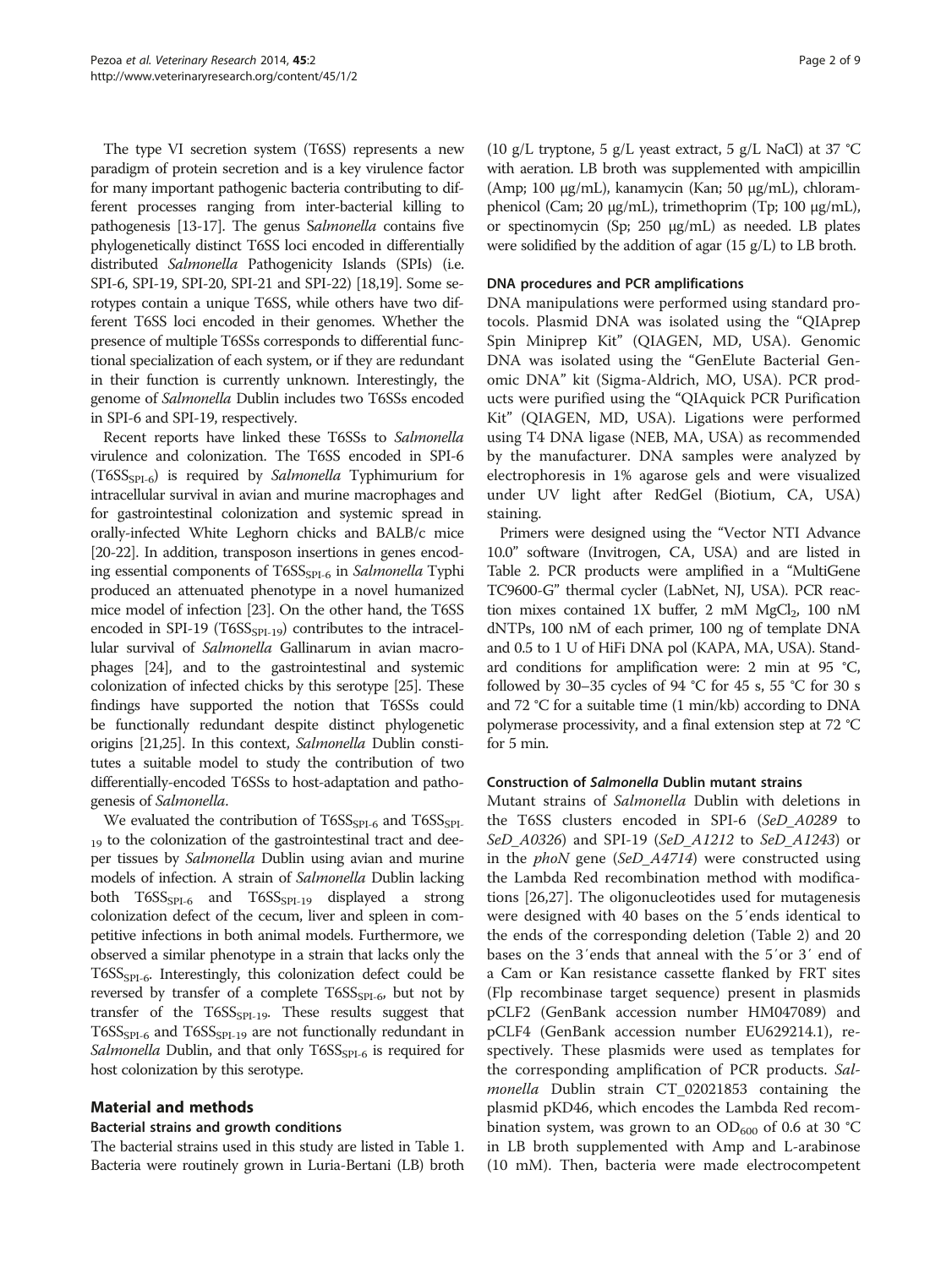<span id="page-2-0"></span>

|  |  |  | Table 1 Strains and plasmids used in this study |  |  |  |  |
|--|--|--|-------------------------------------------------|--|--|--|--|
|--|--|--|-------------------------------------------------|--|--|--|--|

| <b>Strains</b>                  | <b>Features</b>                                                                                                                      | Source of<br>reference |
|---------------------------------|--------------------------------------------------------------------------------------------------------------------------------------|------------------------|
| Escherichia coli                |                                                                                                                                      |                        |
| $DH5\alpha$                     | F $\Phi$ 80lacZ $\Delta$ M15 $\Delta$ (lacZYA-argF)U169 deoR recA1 endA1 hsdR17(rk, mk) phoA supE44 thi-1 gyrA96 relA1 $\lambda$     |                        |
| EC100D pir-116                  | FmcrA∆(mrr-hsdRMS-mcrBC) Φ 80dlacZΔM15 ΔΙαςΧ74 recA1 endA1 araD139 Δ(ara, leu)7697 galU galK λ- rpsL<br>$(Str^R)$ nupG pir-116(DHFR) |                        |
| EC100D pir-116/R995 +<br>SPI-6  | Strain carrying the $T6SS_{SP-6}$ from S. Typhimurium cloned in plasmid R995                                                         |                        |
| EC100D pir-116/R995 +<br>SPI-19 | Strain carrying the T6SS <sub>SPI-19</sub> from S. Gallinarum cloned in plasmid R995                                                 |                        |
| DH5a/R995                       | Strain harboring an empty R995 vector                                                                                                |                        |
| DH5a/R995-VC6                   | Strain harboring plasmid R995-VC6                                                                                                    |                        |
| Salmonella Dublin               |                                                                                                                                      |                        |
| CT_02021853                     | Wild-type strain                                                                                                                     |                        |
| <b>MSD753</b>                   | CT_02021853 ΔphoN::FRT                                                                                                               |                        |
| MSD35                           | CT_02021853 ΔT6SS <sub>SPI-6</sub> ΔT6SS <sub>SPI-19</sub>                                                                           | This study             |
| MSD36                           | $CT_02021853 \Delta T6SS_{SPL6}$                                                                                                     | This study             |
| MSD37                           | CT_02021853 AT6SS <sub>SPI-19</sub>                                                                                                  | This study             |
| <b>WT/R995</b>                  | CT_02021853 containing an empty R995 vector                                                                                          | This study             |
| MSD35R                          | MSD35 harboring R995 plasmid                                                                                                         |                        |
| MSD35R6                         | MSD35 complemented with plasmid R995 + SPI-6                                                                                         |                        |
| MSD35R19                        | MSD35 complemented with plasmid R995 + SPI-19                                                                                        |                        |
| Plasmids                        |                                                                                                                                      |                        |
| pKD46                           | bla P <sub>BAD</sub> bet exo pSC101 oriT <sup>5</sup> , Amp <sup>R</sup>                                                             | $[26]$                 |
| pCLF <sub>2</sub>               | Red-swap redesigned vector, Cam <sup>R</sup>                                                                                         |                        |
| pCLF4                           | Red-swap redesigned vector, Kan <sup>R</sup>                                                                                         | $[27]$                 |
| pEKA30                          | IncQ plasmid that constitutively express Cre recombinase, Amp <sup>R</sup>                                                           |                        |
| pVEX1212                        | Suicide vector harboring a loxP site followed by a SpR cassette                                                                      |                        |
| pVEX2212                        | Suicide vector harboring a loxP site followed by a Cam <sup>R</sup> cassette                                                         |                        |
| R995                            | Self-transmissible broad-host range IncP vector                                                                                      | [28]                   |
| R995-VC6                        | A derivative of plasmid R995 with a cloned 1,209 bp DNA fragment of T6SS <sub>SPI-6</sub> from S. Dublin                             |                        |
| R995 + SPI-6                    | T6SS <sub>SPI-6</sub> cluster from S. Dublin cloned in vector R995<br>This study                                                     |                        |
| R995 + SPI-19                   | T6SS <sub>SPI-19</sub> cluster from S. Gallinarum 287/91 cloned in vector R995                                                       | $[25]$                 |

and transformed by electroporation with 300 to 600 ng of each PCR product. Transformants were selected on LB agar plates supplemented with the corresponding antibiotic at 37 °C. The presence of each mutation was confirmed by PCR amplification and transferred to the wild-type background by generalized transduction using the high-frequency transducing phage P22 HT105/1 int-201.

## Cloning of Salmonella Dublin T6SS<sub>SPI-6</sub> cluster

Cloning of a  $~40$  Kb fragment encoding the T6SS<sub>SPI-6</sub> gene cluster from Salmonella Dublin CT\_02021853 onto plasmid R995 was done by the VEX-Capture system for the targeted excision and cloning of large DNA fragments [\[28](#page-8-0)]. In first place, loxP sites were introduced at each side of the targeted genomic region by homologous recombination of PCR products by the Lambda-Red system, using as templates the plasmids pVEX1212 and pVEX2212 that encode Sp and Cam resistance cassettes, respectively. The correct insertion of loxP sites was confirmed by PCR using primers SPI-6\_OUT5 and STM0266\_VEX\_H2\_U2 for loxP insertion located in the upstream region of the T6SS cluster, and primers SPI-6\_OUT\_DOWN and STM0298\_VEX\_H2\_D2 for the downstream  $loxP$  insertion. T6SS<sub>SPI-6</sub> cluster was excised from the chromosome as a non-replicating circular DNA molecule by specific recombination of loxP sites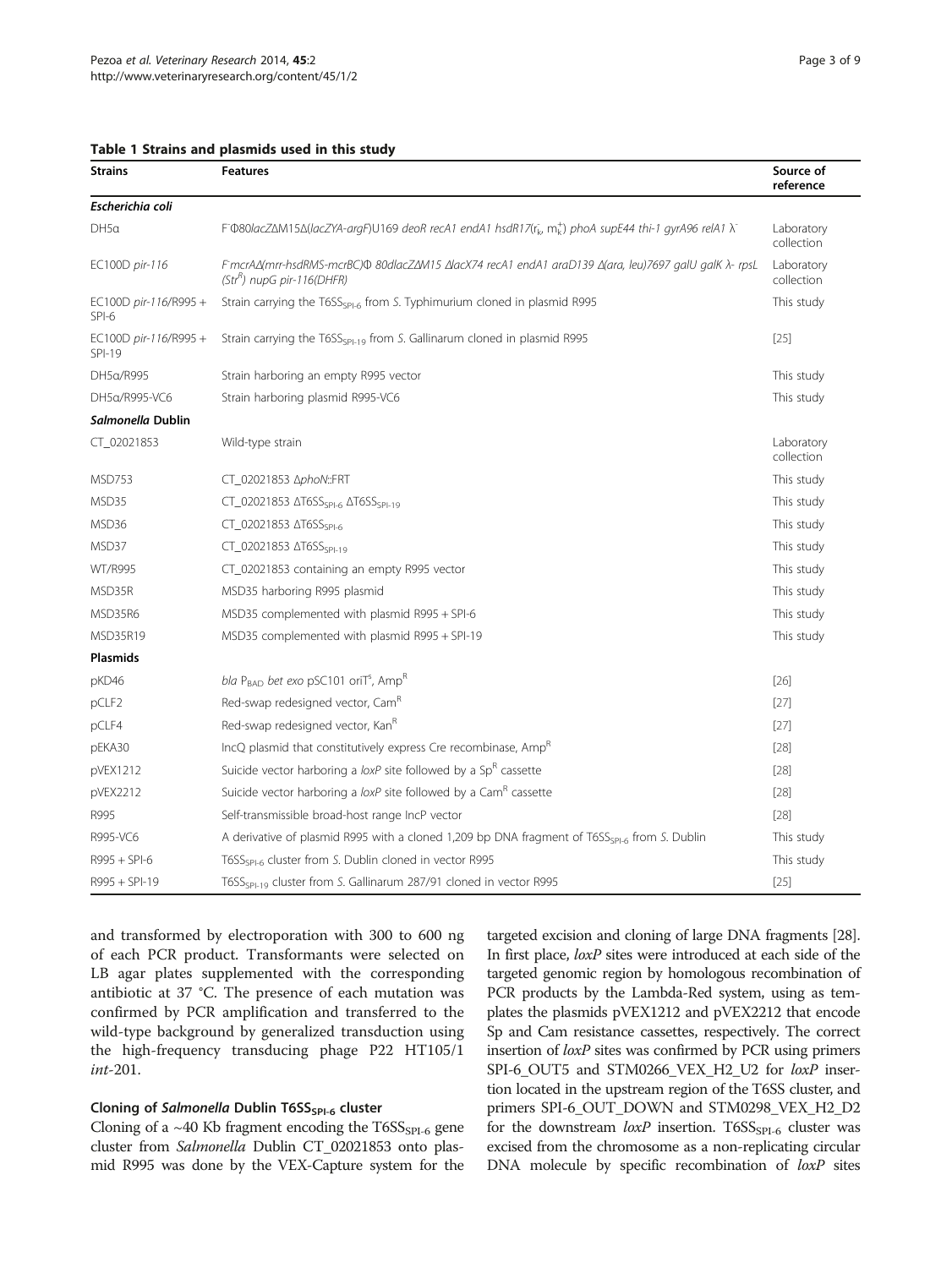## <span id="page-3-0"></span>Table 2 Primers used in this study

| Primer                               | Sequence <sup>a</sup>                                                  |
|--------------------------------------|------------------------------------------------------------------------|
| Mutagenesis                          |                                                                        |
| SPI-6_T6SS_(H1+P1)                   | AGGGTGTTTTTATACATCCTGTGAAGTAAAAAAACCGTAGTGTAGGCTGGAGCTGCTTC            |
| $SPI-6_T6SS_{H2} + P2)$              | GTGAACATGGCACATTAATTTGAAGCAGCTCTCATCCGGTCATATGAATATCCTCCTTAG           |
| SPI-6_OUT5                           | CCGAAGTGTATCTGGCGATGA                                                  |
| $SD_\Delta phoN_{(H1 + P1)}$         | GTGAGTCTTTATGAAAAGTCGTTATTTAGTATTTTTCTAGTGTAGGCTGGAGCTGCTTC            |
| $SD_\Delta phoN_{\text{H}}(H2 + P2)$ | ACTTTCACCTTCAGTAATTAAGTTCGGGGTGATCTTCTTTCATATGAATATCCTCCTTAG           |
| SD_AphoN_OUT5                        | <b>TTGCCTGATCCGGAGTGA</b>                                              |
| K1                                   | CAGTCATAGCCGAATAGCCT                                                   |
| C <sub>3</sub>                       | CAGCTGAACGGTCTGGTTATAGG                                                |
| <b>VEX Capture</b>                   |                                                                        |
| SeD_A0289_VEX_H1_U1                  | TTAACCGGGATCGGGACATGTTCAGCGCAGAAGCAGACTGGGCCACGTGGGCCGTGCACCTTAAGCTT   |
| SeD_A0289_VEX_H2_U2                  | GAGGTTATTCATGTCAACAGGATTACGTTTCACACTGGAGGTGCAGGCTGGAGCTGCTTC           |
| SeD_A0326_VEX_H1_D1                  | GGGGAGGTTGTGCGACGTTTGCATAATCCAGCAAGAACTGGGTTTAACGGTTGTGGACAACAAGCCAGGG |
| SeD_A0326_VEX_H2_D2                  | ACACAGGCCAGACTGATTATACAGGCATGAAAAAGCTCTCCAGGTCGACGTCCCATGGCCATTCGAATTC |
| SD_VC_OUT5                           | GCTCTAGACCGGAGGGGTTATCTTTTCC                                           |
| SD_VC_OUT3                           | GCTCTAGATTGAAGCAGCTCTCATCCGG                                           |
| 5trfA                                | ACGTCCTTGTTGACGTGGAAAATGACCTTG                                         |
| 3trfA                                | CCGGAAGGCATACAGGCAAGAACTGATCG                                          |
| SPI-6_OUT_DOWN                       | AAACGGGTCTATTTACAGGGGCAC                                               |
| <b>Tiling-PCR</b>                    |                                                                        |
| 1_T6SS_SPI-6_FOR                     | <b>TTCAAGAAGTTCCACCGTCTATCG</b>                                        |
| 1_T6SS_SPI-6_REV                     | ACCTGTTTGAGCTGCTACATACCAG                                              |
| 2_T6SS_SPI-6_FOR                     | CATTCAGTTCGCCGTCAAAGTG                                                 |
| 2_T6SS_SPI-6_REV                     | CCGCTGCGAATTTTGTTATCG                                                  |
| 3_T6SS_SPI-6_FOR                     | CCACGTTCTTCGGCATTACCAG                                                 |
| 3_T6SS_SPI-6_REV                     | CGGTGTTGTAAACCAGATGCTCC                                                |
| 4_T6SS_SPI-6_FOR                     | AGACGCTGGCGAACACGATC                                                   |
| 4_T6SS_SPI-6_REV                     | <b>TAAGCACTGGCCGTAGCTCTGG</b>                                          |
| 5_T6SS_SPI-6_FOR                     | GCAGCCATCCTTTGCACAAG                                                   |
| 5_T6SS_SPI-6_REV                     | GGTTGTGTTATTGGCGGCTTC                                                  |
| 6_T6SS_SPI-6_FOR                     | TATGCGATCAGGCGAACCTG                                                   |
| 6_T6SS_SPI-6_REV                     | TCTTCCTGTAACCGGGTATCCAG                                                |
| 7_T6SS_SPI-6_FOR                     | GGTTGGATCAGGGACTGGATACC                                                |
| 7_T6SS_SPI-6_REV                     | CGTAACCCTCAACATCCTGCG                                                  |
| 8_T6SS_SPI-6_FOR                     | AAAGCACCGGTGAATGTGGCTG                                                 |
| 8_T6SS_SPI-6_REV                     | <b>TCGGTGTGGTCATCCTTACGGG</b>                                          |
| 9_T6SS_SPI-6_FOR                     | TGTCAGCACCAACAGTCGCC                                                   |
| 9_T6SS_SPI-6_REV                     | CGCCCTTCGATAGAATCTGGC                                                  |
| 10_T6SS_SPI-6_FOR                    | TAGTAGGGCCAGATTCTATCGAAGG                                              |
| 10_T6SS_SPI-6_REV                    | CCCTCCGGCTTTTACACATTATTC                                               |

<sup>a</sup>ltalics indicate the region that anneals to the 5' or 3' end of the antibiotic resistance cassette used for the mutagenesis. Underline indicates XbaI restriction sites used for cloning an internal region of homology to T6SS<sub>SPI-6</sub> into R995 plasmid.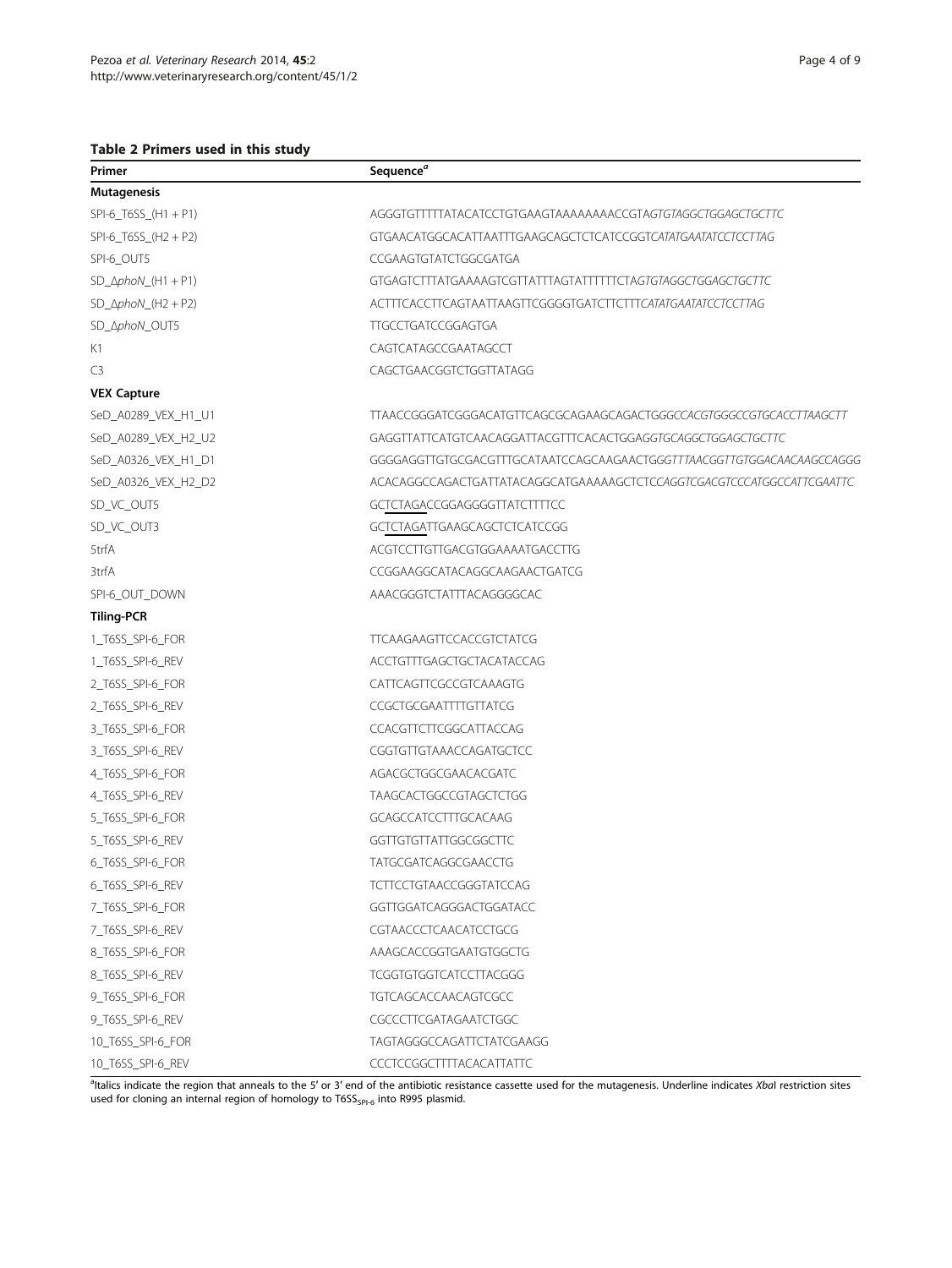mediated by the action of Cre recombinase encoded in plasmid pEKA30. A 1,209 bp internal region of SPI-6 was amplified using primers SD\_VC\_OUT5 and SD\_VC\_OUT3, both of which include an XbaI restriction site at the 5′ end. The PCR product was cloned into the unique XbaI site in R995 to generate R995-VC6 (Table [2](#page-3-0)). The  $T6SS_{SPI-6}$  intermediate was then captured into the R995-VC6 vector by a homologous recombination event, producing the R995 + SPI-6 plasmid.

Plasmid R995 + SPI-6 was transferred to E. coli strain EC100D *pir-116* by conjugation and the presence and structural integrity of the  $T6SS_{SPL-6}$  gene cluster cloned onto R995 was verified by visualization of supercoiled plasmid DNA in agarose gel and by tiling-PCR analysis which amplify ten fragments that cover the entire T6SS region. E. coli strains EC100D pir-116/ R995 + SPI-6 and R995 + SPI-19 were used as donors for transfer of the captured SPI-6 and SPI-19 to the Salmonella Dublin  $\Delta T6SS_{SPL-6}$  $\Delta T 6SS_{\text{SPI-19}}$  strain by conjugation.

For competitive infections in chickens and mice, the in vivo stability of plasmids R995 and R995 + SPI-6 was assessed in each organ at each time point studied. No differences were observed on colony forming units (CFU) indicating that R995 and its derivatives are highly stable in vivo.

## Animal infections

#### Ethics statement

All animal experiments conducted in this study were approved by the Texas A&M University Institutional Animal Care and Use Committee (TAMU AUP# 2010– 38) and were carried out in accordance with the Guide to the Care and Use of Laboratory Animals, the Public Health Service Policy on the Human Care and Use of Laboratory Animals.

#### Chicken experiments

For competitive infections in the avian model, fifteen 4-day-old unsexed White Leghorn chicks were orally inoculated with  $10<sup>9</sup>$  CFU of an equal mixture of the strains to be tested in a volume of 100 μL of sterile PBS. The exact titer and ratio of strains in the inoculum were determined by serial dilution and plating on LB agar supplemented with the corresponding antibiotics. Five birds from the infected group were sacrificed by asphyxiation with  $CO<sub>2</sub>$  on days 1, 3 and 9 post-infection. Cecum (with contents), liver and spleen were collected and homogenized in sterile PBS. Then, serial ten-fold dilutions were spread on LB agar plates containing the appropriate antibiotics for determination of CFU.

#### Mouse experiments

For competitive infections in the murine model, groups of five six- to eight-week-old female BALB/c mice were inoculated with  $10^6$  CFU of an equal mixture of the strains to be tested in a volume of 100 μL sterile PBS. The exact titer and ratio of strains in the inoculum were determined as described above. Four days post-infection, mice were sacrificed and cecum, liver and spleen were collected and homogenized. The number of Salmonellae present in each organ were enumerated as described above. In both animal models, the Salmonella Dublin ΔphoN mutant was used as wild-type strain. Inactivation of *phoN*, encoding alkaline phosphatase, abolishes the ability to cleave 5-bromo-4 chloro-3-indolyl phosphate (XP), but does not reduce the ability of Salmonella to colonize chicken and mice [[21,29](#page-8-0)]. Growth on Luria–Bertani (LB) agar plates supplemented with XP provided an easy means to distinguish between the wild-type strain (PhoN-, white colonies) and T6SS mutant strains (PhoN+, blue colonies) in competitive infection experiments.

#### Data analysis

CFU obtained from competitive experiments were used for data analysis as a mean ratio of logarithmically converted CFU of mutant to wild type, normalized to the input ratio. Error bars indicate standard error. A parametric test (Student's t-test) was used to determine whether differences between treatment groups were statistically significant  $(P < 0.05)$ .

## Results

## Role of the T6SSs encoded in SPI-6 and SPI-19 to Salmonella Dublin colonization of mice

Salmonella Dublin contains two phylogenetically distinct T6SSs (T6SS<sub>SPI-6</sub> and T6SS<sub>SPI-19</sub>), that have been individually linked to virulence in other Salmonella serotypes [\[20,22](#page-8-0)-[25\]](#page-8-0). To determine if either one or both T6SSs contribute to colonization of the murine host by Salmonella Dublin, we first performed competitive infections between a mutant carrying deletions of both  $T6SS_{\text{SPI-6}}$  and  $T6SS_{\text{SPI-19}}$  gene clusters ( $\Delta T6SS_{\text{SPI-6}}/$  $\Delta T 6SS<sub>SPI-19</sub>$  and the wild-type strain of Salmonella Dublin.

As shown in Figure [1,](#page-5-0) the  $\Delta T 6SS_{\rm SPI-6}/\Delta T 6SS_{\rm SPI-19}$  double mutant showed a statistically significant colonization defect in each organ tested. To determine the individual contribution of each T6SS to this phenotype, competitive infections were performed between the wild-type strain and the corresponding single  $\Delta$ T6SS<sub>SPI-6</sub> and  $\Delta$ T6SS<sub>SPI-19</sub> mutant. As ob-served in Figure [1,](#page-5-0) only the  $\Delta T6SS_{\rm SPI-6}$  mutant strain was attenuated, displaying a colonization defect very similar to the  $\Delta T 6SS_{\text{SPI-6}}/\Delta T 6SS_{\text{SPI-19}}$  double mutant. In contrast, the  $\Delta T6SS_{\rm SPI-19}$  mutant reached the same levels of colonization as the wild type strain in all organs analyzed, suggesting that only  $T6SS_{\text{SPI-6}}$  is involved in mice colonization.

To verify that only  $T6SS_{SPI-6}$  is responsible for the colonization defect observed during mice infection, the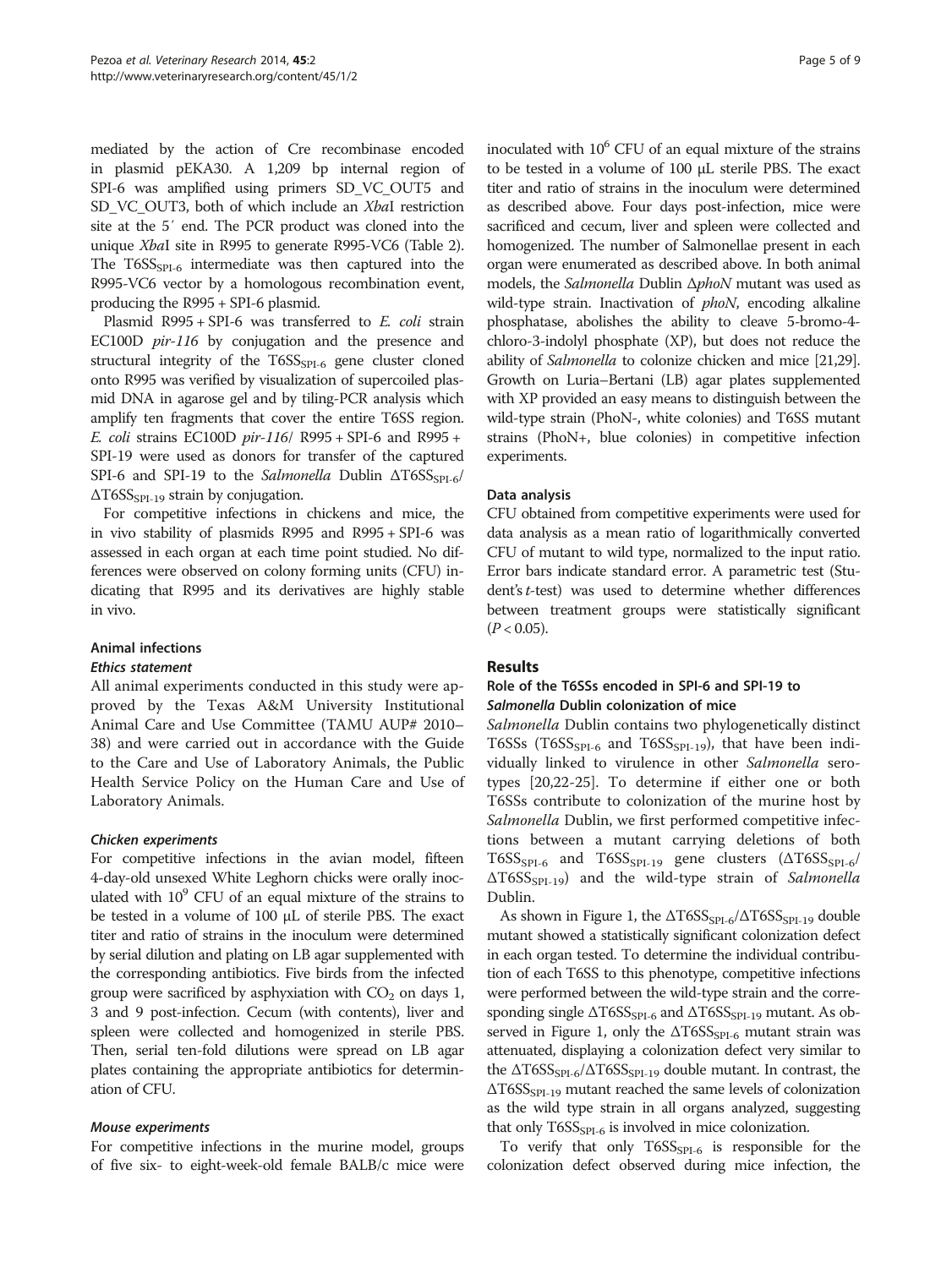<span id="page-5-0"></span>

double mutant was complemented in trans with either  $T6SS_{SPI-6}$  (R995 + SPI-6) or  $T6SS_{SPI-19}$  (R995 + SPI-19) and competition experiments were performed. As shown in Figure 2, transfer of  $T6SS_{SPI-6}$  restored the ability of the  $\Delta T 6SS_{\rm SPI-6}/\Delta T 6SS_{\rm SPI-19}$  double mutant to colonize the cecum. However, complementation was not achieved in the liver and spleen (Figure 2). Interestingly, transfer of  $T6SS_{SPI-19}$  did not restore the colonization defect of the



 $\Delta T 6SS_{SPL-6}/\Delta T 6SS_{SPL-19}$  mutant strain in all organs, indicating that only  $T6SS_{SPI-6}$  is involved in colonization of mice by Salmonella Dublin.

## Contribution of the T6SSs encoded in SPI-6 and SPI-19 to Salmonella Dublin colonization of the avian host

To determine the contribution of  $T6SS_{\text{SPI-6}}$  and  $T6SS_{\text{SPI-19}}$ to colonization of chicks by Salmonella Dublin, competitive infections were performed between the  $(\Delta T 6S S_{\rm SPI-6}/T)$ ΔT6SSSPI-19) mutant and the wild-type strain. As shown in Figure [3](#page-6-0), the  $\Delta T 6S S_{\text{SPL-6}}/\Delta T 6S S_{\text{SPL-19}}$  double mutant was defective for both intestinal and systemic colonization early after infection (days 1 and 3 post-infection). The colonization defect was most severe by day 9 post-infection in all organs, especially in the cecum. In contrast to the results obtained in the murine model, this mutant showed a very strong colonization defect in cecum, while only a mild phenotype was observed in the liver and spleen, indicating a critical role for the T6SSs to gastrointestinal colonization of the chicken by Salmonella Dublin.

Competitive index experiments performed at day 9 postinfection showed that a  $T6SS_{SPI-6}$  mutant strain was defective for chicken colonization to the same extent as the  $\Delta T6SS_{SPI-6}/\Delta T6SS_{SPI-19}$  double mutant strain, suggesting that the T6SS encoded in SPI-6 is crucial for an efficient colonization of the avian host (Figure [4\)](#page-6-0).

To verify that  $T6SS_{SPI-6}$  was responsible for the phenotypes observed during chicken infection, the  $\Delta T6SS_{\rm SPI-6}/$  $\Delta T 6SS_{\rm SPI-19}$  deletion mutant was complemented in trans with either  $T6SS_{\text{SPI-6}}$  (R995 + SPI-6) or  $T6SS_{\text{SPI-19}}$  (R995 + SPI-19) and competition experiments were performed at day 9 post-infection. As shown in Figure [5](#page-7-0), transfer of  $T6SS_{\text{SPI-6}}$ , but not  $T6SS_{\text{SPI-19}}$ , complemented the colonization defect of the  $\Delta T6SS_{\rm SPI-6}/\Delta T6SS_{\rm SPI-19}$  double mutant in each organ tested, indicating that  $T6SS_{\text{SPI-6}}$  was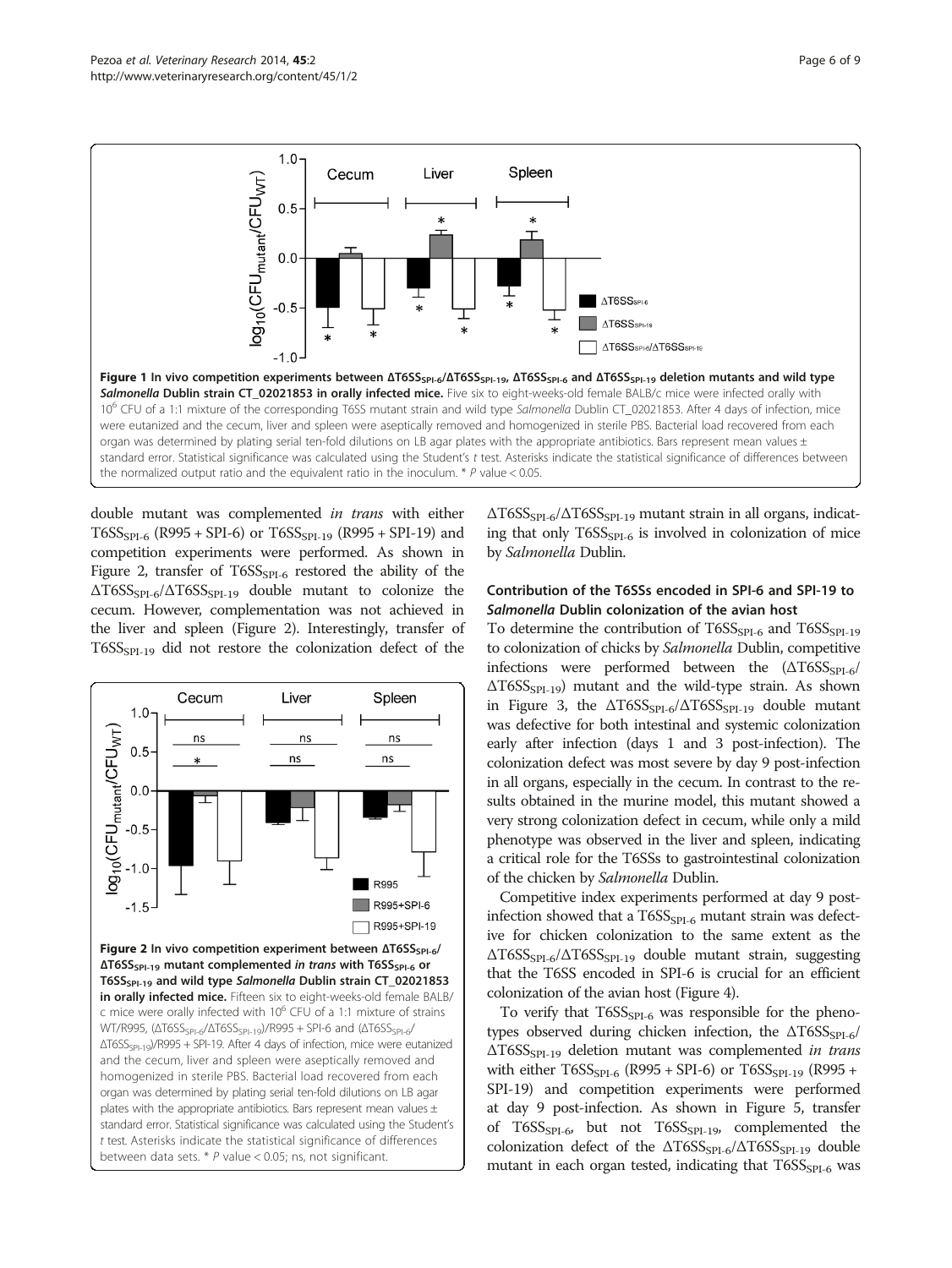<span id="page-6-0"></span>

responsible for the colonization defect of the double mutant strain. Altogether our data shows that only the  $T6SS_{\text{SPI-6}}$  contributes to colonization of the murine and avian host.

#### **Discussion**

The presence of multiple T6SSs has been reported in several bacterial species suggesting functional adaptation of each T6SS to a specific niche and/or host. For example, of the five T6SS (T6SS-1 to T6SS-5) of Burkholderia thailandesis, T6SS-5 is important for virulence while T6SS-1 participates in killing of susceptible target bacteria [\[15](#page-8-0)]. This is also the case for Pseudomonas aeruginosa, which encodes three T6SS loci (HSI-I to HSI-III).HSI-I mediates inter-bacterial relationships [[17](#page-8-0)], while HSI-II and HSI-III are required for virulence towards animals and plants [\[30\]](#page-8-0).

Salmonella Dublin encodes two T6SSs (T6SS<sub>SPI-6</sub> and  $T6SS_{\text{SPI-19}}$ ) that have been individually linked to virulence and pathogenesis in other Salmonella serotypes. Notably, while most Salmonella serotypes seem to have lost the  $T6SS_{SPI-6}$  locus after acquisition of SPI-19, Salmonella Dublin has retained both T6SSs. Whether the presence of these two T6SS corresponds to differential functional specialization of each system or whether they are redundant in their function, is currently unknown.

In this study we performed competitive infection experiments to determine the contribution of both T6SS to colonization of chickens and mice by Salmonella Dublin, and to gain insights into the potential functional adaptation of  $T6SS_{SPI-6}$  and  $T6SS_{SPI-19}$  to either animal host. We chose the murine and avian models of infection because it has been reported that Salmonella Dublin asymptomatically

colonizes mice and chickens, suggesting that these animals can act as reservoirs and vectors for Salmonella Dublin infection in cattle and humans [\[11,12](#page-8-0)] and because previous studies have individually linked the T6SS<sub>SPI-6</sub> and T6SS<sub>SPI-19</sub> of other serotypes to the ability of Salmonella to colonize the murine and avian host.

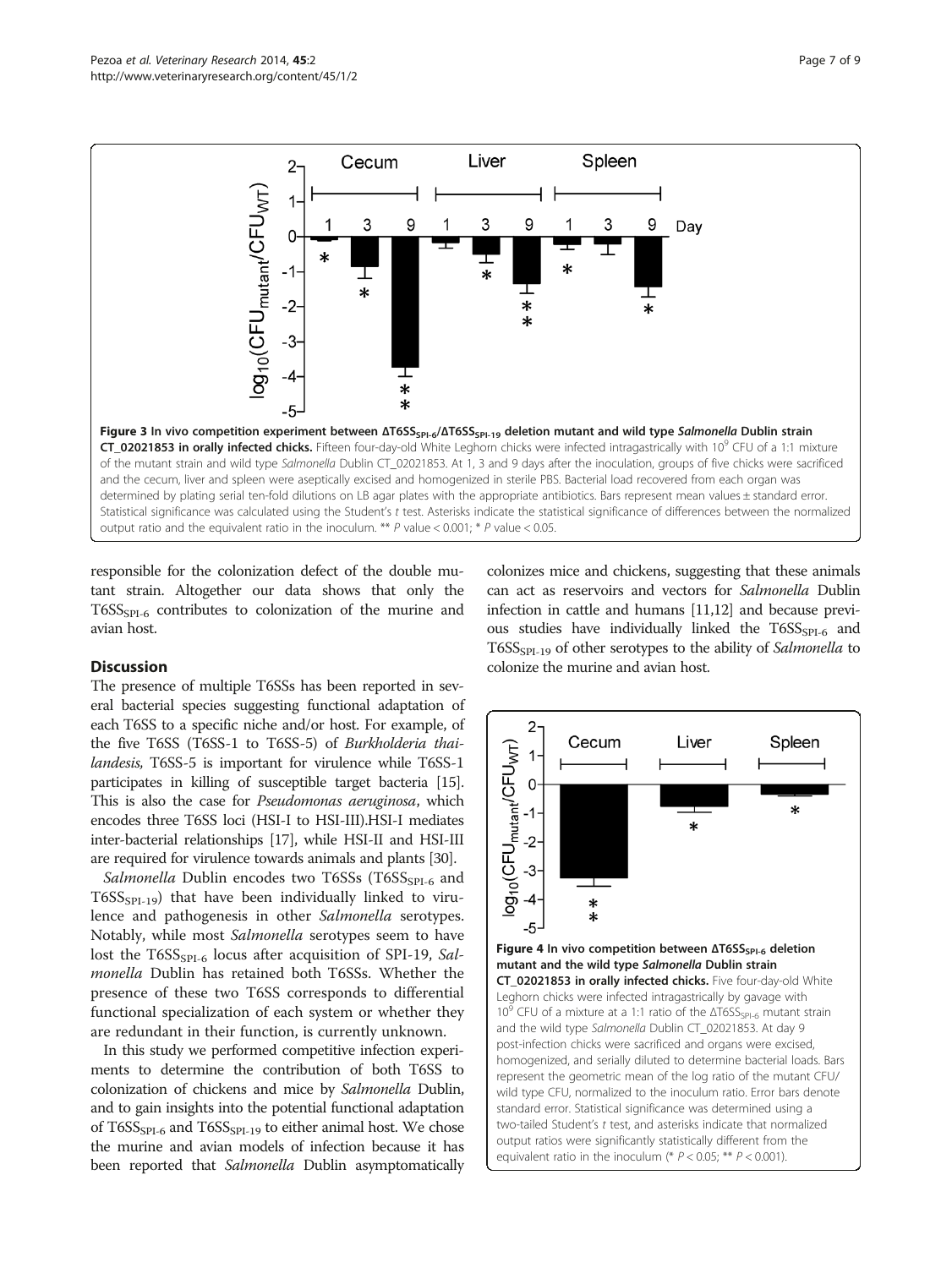<span id="page-7-0"></span>

Competitive index data from oral infection of White Leghorn chicks and BALB/c mice showed that a mutant strain lacking both  $T6SS_{SPI-6}$  and  $T6SS_{SPI-19}$  was not able to colonize the cecum, liver and spleen as efficiently as the wild-type strain in both animal models. Interestingly, even though the double mutant was attenuated in chickens and mice, the degree of attenuation was different depending on the infected animal host. Thus, while the double mutant strain was only slightly attenuated in all organs in mice (log competitive index of −0.5), it was severely attenuated in the chicken, displaying a log competitive index of −3.72 in the cecum and of  $\sim$  -1.5 in the liver and spleen. Interestingly, a similar phenotype was observed for a single  $T6SS_{\text{SPI-6}}$  mutant strain in both models of infection.

The strong colonization defect observed in the cecum of infected chicks was not unexpected, as previous studies performed in Salmonella Typhimurium have shown that  $T6SS_{\text{SPI-6}}$  is required for efficient colonization of the cecum of infected chicks [[21\]](#page-8-0). In agreement with this, our complementation experiments demonstrated that  $T6SS_{\text{SPI-6}}$  was responsible for these phenotypes, as transfer of the captured  $T6SS_{\text{SPI-6}}$  gene cluster, but not of the  $T6SS_{\text{SPI-19}}$  gene cluster, restored the ability of the double mutant to colonize the gastrointestinal tract and internal organs of infected chickens and mice.

Our data strongly suggests that Salmonella Dublin requires a functional  $T6SS_{SPI-6}$  for efficient colonization and persistence in the avian gastrointestinal tract and that  $T6SS_{SPI-19}$  is not involved in this process. These differences support the notion that  $T6SS_{SPI-6}$  and  $T6SS_{SPI-19}$  are not functionally redundant. The fact that  $T6SS_{\text{SPI-19}}$  is important for colonization of the avian host by Salmonella Gallinarum [[25\]](#page-8-0), but not by Salmonella

Dublin suggests that the contribution and impact of the T6SSs to Salmonella pathogenesis depend on the serotype and the infected host.

The wide distribution of the T6SS<sub>SPI-6</sub> among Salmonella enterica serotypes [[18\]](#page-8-0) and the fact that this T6SS has been shown to be required for host-colonization in each serotype tested [[20-23](#page-8-0)] suggests that this T6SS is part of the common virulence gene pool of Salmonella enterica. This would not be the case for the  $T6SS_{\text{SPI-19}}$ which has a much limited distribution and, as shown by this study, is not important for host-colonization in all serotypes.

The mechanisms behind the contribution of the  $T6SS_{SPI-6}$ to Salmonella Dublin virulence remain obscure. Previous reports have shown that, in Salmonella Typhimurium and Salmonella Typhi, the T6SS<sub>SPI-6</sub> contributes to Salmonella survival within murine and avian macrophages [\[20,22\]](#page-8-0), nevertheless we could not detect a significant contribution of the  $T6SS_{\text{SPI-6}}$  of *Salmonella* Dublin to these processes (data not shown, Bernardo Pinto MSc. Thesis).

The question of why Salmonella Dublin has retained both T6SSs is still unanswered. Nevertheless, we cannot rule out that  $T6SS_{SPI-19}$  may contribute to *Salmonella* fitness in other natural settings, such as the environment, or to colonization of other animals such as cattle, which is the natural host for Salmonella Dublin. It is possible that  $T6SS_{SPI-19}$  might play a role in the course of systemic diseases such as typhoid caused by Salmonella Dublin and Salmonella Gallinarum in cattle and chickens, respectively. Further studies will have to be conducted to evaluate the contribution of both  $T6SS_{SPI-6}$ and  $T6SS_{\text{SPI-19}}$  to the ability of Salmonella Dublin to colonize cattle.